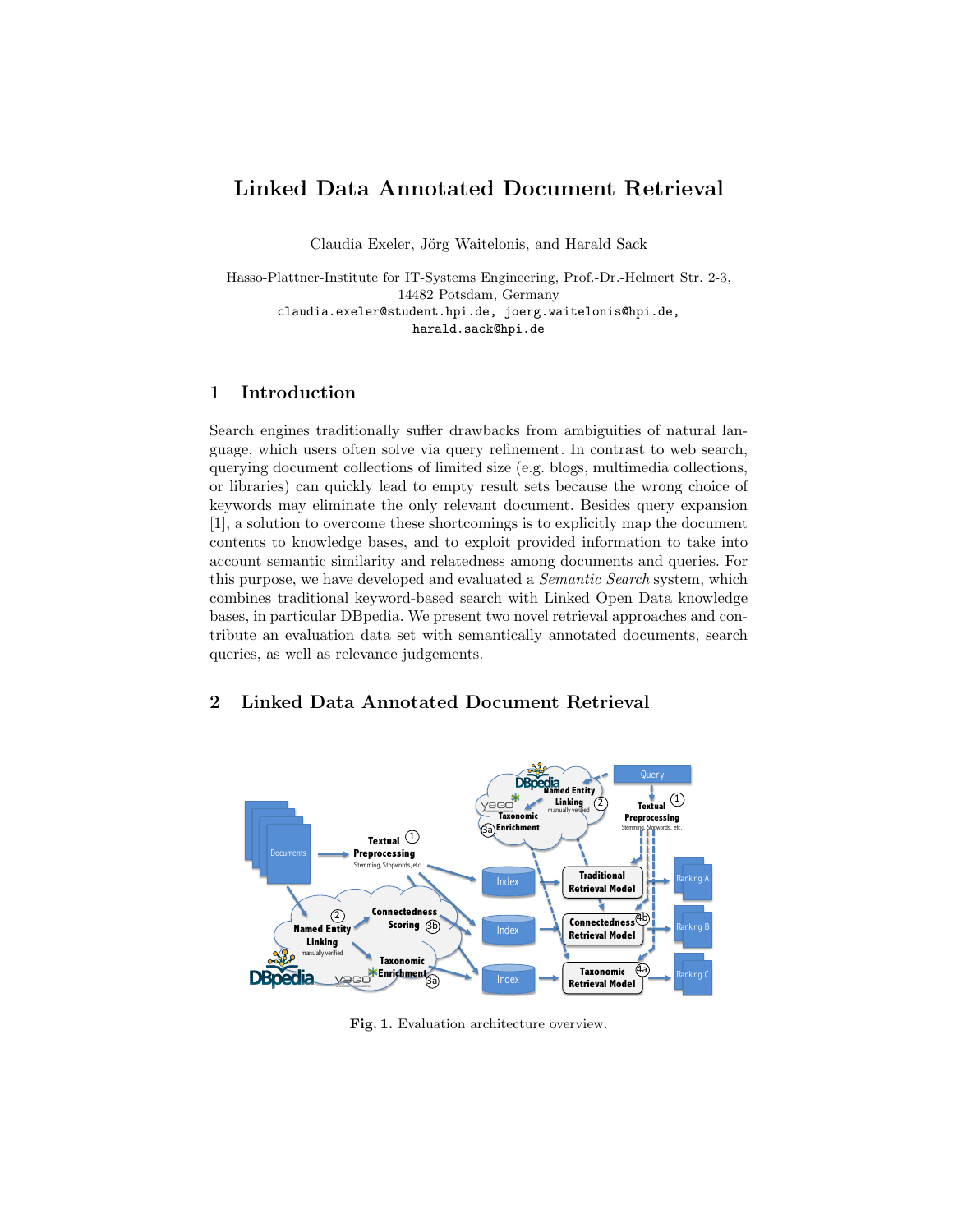The search process of our Semantic Search system is depicted in Fig. 1. It first preprocesses documents and queries using state-of-the-art indexing methods (1). Then, Named Entity Linking annotates document content and queries in terms of natural language text with DBpedia entities (2). The DBpedia IRIs become part of the index and are used to create a Generalized Vector Space Model (GVSM), where index terms are not considered pairwise orthogonal. Inspired by the semantic GVSM of [3], we propose two extensions: The taxonomic approach  $(3a \& 4a)$ , which determines term correlations based on YAGO <sup>1</sup> classes, as well as *connectedness weighting* (3b & 4b). Together with the traditional keyword based search, which is used as baseline, the system generates three indexes for the different retrieval models.

With the goal to increase recall, the taxonomic approach determines documents containing entities that are not explicitly mentioned in, but strongly related to the query, e. g. if a document entity belongs to the same class as a query entity. We exploit these relationships to also identify documents that can serve as helpful recommendations if none or only few directly relevant documents exist, which is a frequent scenario when searching on limited document collections. The term vectors  $t_i$  are constructed from the entity vector  $e_i$  of the entity it represents and the set of classes  $c(e_i)$  the entity is member of:

$$
\mathbf{t}_{i} = \alpha_{e} \mathbf{e}_{i} + \alpha_{c} \frac{\mathbf{v}_{i}}{|\mathbf{v}_{i}|}, \text{ with } \mathbf{v}_{i} = \sum_{c_{j} \in c(e_{i})} w(c_{j}, e_{i}) \times \mathbf{c}_{j}.
$$
 (1)

The  $e_i$  and  $c_j$  are pairwise orthogonal vectors with n dimensions, where each dimension stands for either an entity or a class. Since not every shared class means the same level of relatedness between two entities, not all classes should contribute equally strong to the similarity score. Assigning weights  $w(c_i, e_i)$ that express the relevance of the class  $c_i$  to the entity  $e_i$  achieves this effect. Traditional semantic similarity measures are most suited for this purpose if they consider class specificity, so we have used the measure proposed by Resnik [2]. The factors  $\alpha_e$  and  $\alpha_c$  define the contribution of entities compared to their classes and should incorporate normalization to keep unit length for the term vectors. With larger  $\alpha_e$ , a document with few occurrences of the queried entity will be preferred over a document with frequent occurrence of related entities. The text index integrates into this model by appending the traditional document vector to the entity-based document vectors.

The second approach addresses the issue that term frequency is not always the most appropriate indicator of the relevance of a term (or entity) within a document. We propose to use *connectedness weighting* instead, which defines an entity's relevance within a document based on how strongly it is connected within the *document subgraph D. D* includes all entities that are linked within the document as well as all entities from the knowledge base that connect at least two entities from the document. To obtain an undirected graph as required for connectedness calculation, the function  $rel(e_i, e_j)$  is applied. It returns true

 $^1$  http://www.mpi-inf.mpg.de/departments/databases-and-informationsystems/research/yago-naga/yago/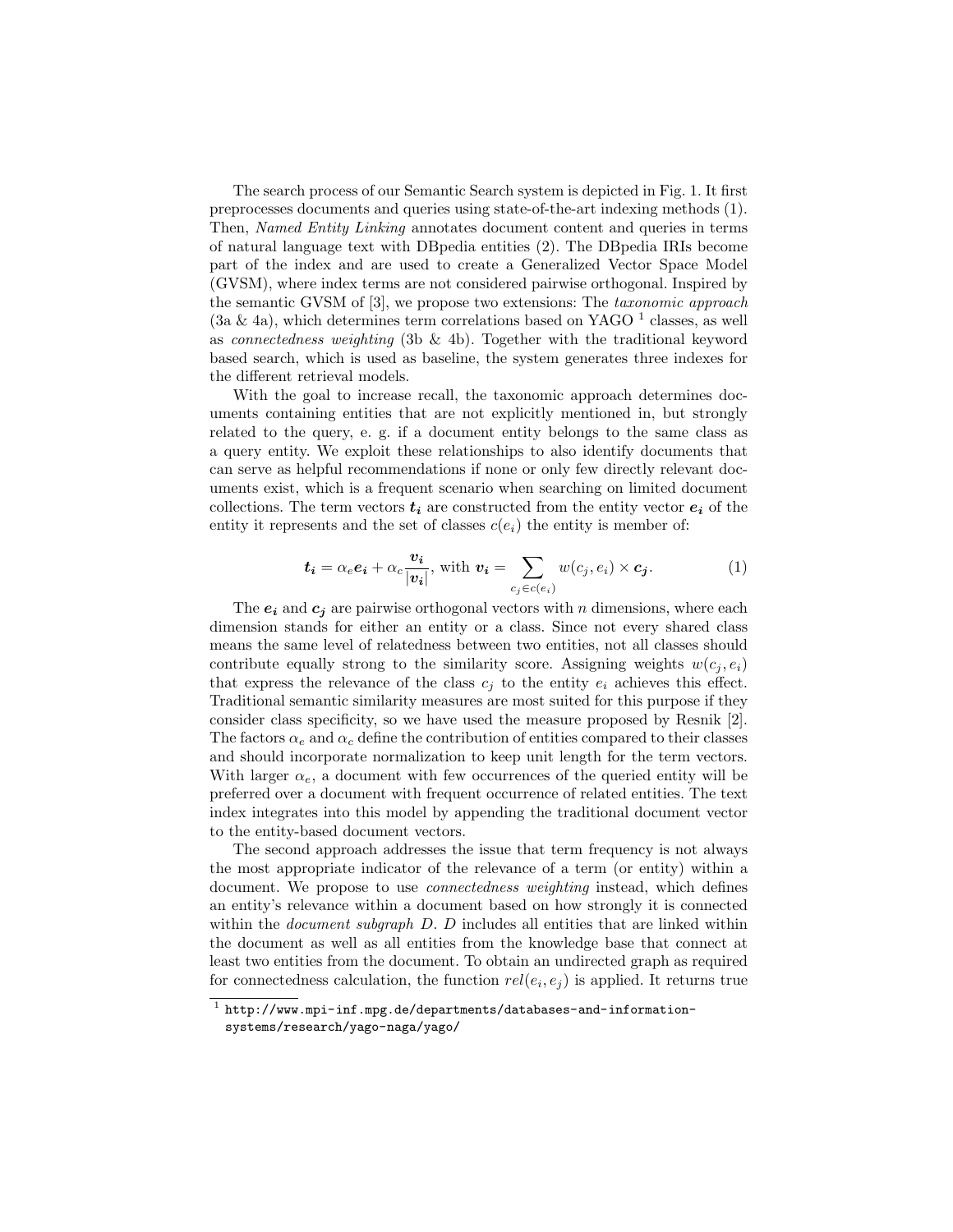iff there exists a relation from  $e_i$  to  $e_j$  or from  $e_j$  to  $e_i$ . Each entity  $e_i \in D$  has a set  $E_i$  of directly connected entities and a set  $F_i$  of indirectly connected entities:

$$
E_i = \{e \in D | rel(e, e_i) \} \text{ and } F_i = \{e \in D | \exists x : rel(e, x) \land rel(x, e_i) \} \qquad (2)
$$

Based on these sets, connectedness is calculated as follows:

$$
cn(e_i, d) = 1 + (|E_i| + |F_i|) \times \frac{|D|}{n_d}, \text{ where } n_d = \sum_{e_j \in D} |E_j| + |F_j|.
$$
 (3)

Entities may have no connections to any other entities in the document subgraph. Since they are nevertheless relevant to the document, we add 1 to all scores. The score is normalized by the average number of connected entities over all  $e \in D$  ( $|D|/n_d$ ) to create comparability between different documents. This is otherwise lacking because entities are more likely to be connected to other entities in documents with more annotations. In addition, a single connection to another entity is more significant in a sparse document subgraph than in a dense one.

Whether or not a word or entity has a large power to distinguish relevant from non-relevant documents depends on the corpus. Therefore, we keep the traditional Inverse Document Frequency (IDF) to calculate a term's distinctness. The entity vectors' values are thus cn-idf values, i.e.  $w(e_i, d) = cn(e_i, d) \times idf(e_i)$ .

### 3 Evaluation

There are currently no datasets that provide semantically annotated documents and queries with relevance assessments, so we have compiled a new dataset from 331 texts. They have an average length of 570 words, with 3 to 255 manually revised annotations. We also assembled and manually annotated a set of 35 queries.

For every query, the top 10 ranked documents from text-, class- , and connectedness search were presented to users in random order. The users were asked to assign every document to one of the five categories based on its relation to the query: Document is relevant (corresponding to a score of 5), parts are relevant (3), document is related (3), parts are related (1), irrelevant (0). The rounded arithmetic mean of all users' scores determines the relevance score in the ground truth. In total, 64 users have participated in the relevance assessments. All queries have been assessed by at least 8 participants<sup>2</sup>.

Tab. 1 shows that the inclusion of semantic annotations and similarities clearly improves retrieval performance compared to the text search baseline. The taxonomic approach not only increases recall, but also improves the ranking quality, measured by Mean Average Precision (MAP) and Normalized Discounted Cumulative Gain (NDCG).

The connectedness approach performs better than text search, but worse than the other semantic methods, including the simple "Concept+Text" approach,

 $\frac{2}{10}$  The ground truth dataset is published at: http://s16a.org/node/14